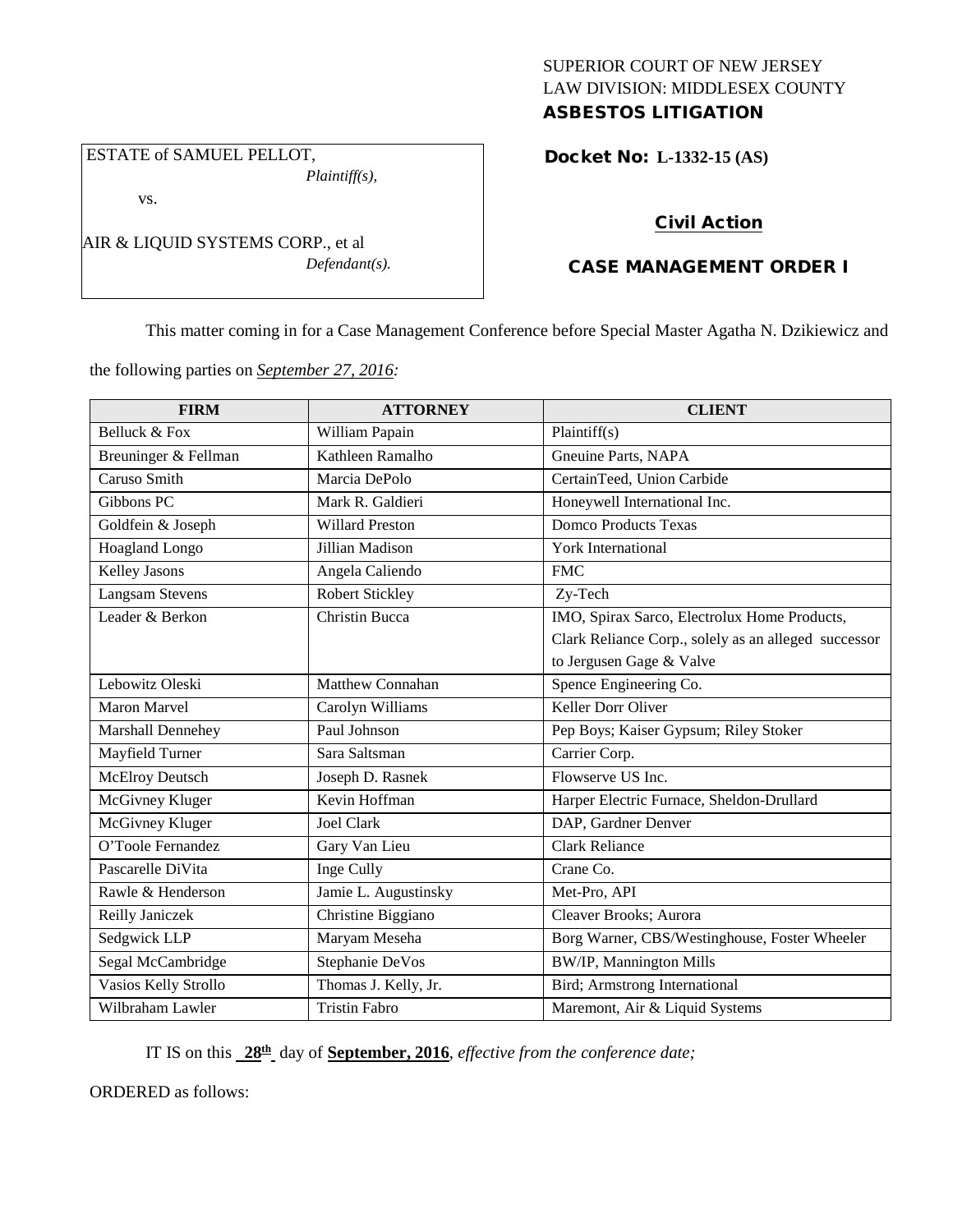Counsel receiving this Order through computerized electronic medium (E-Mail) shall be deemed by the court to have received a copy of the filed original court document. Any document served pursuant to this Order shall be deemed to be served by mail pursuant to *R*.1:5-2.

Defense counsel shall notify plaintiff's counsel within thirty (30) days of the date of this Order if their client was incorrectly named in the Complaint. Counsel may be barred from raising this defense at a later time for failure to comply.

## **DISCOVERY**

| October 7, 2016   | Defendants shall serve answers to standard interrogatories by this date.                                                                                                                                    |
|-------------------|-------------------------------------------------------------------------------------------------------------------------------------------------------------------------------------------------------------|
| October 21, 2016  | Plaintiff shall propound supplemental interrogatories and document requests by this date.                                                                                                                   |
| November 23, 2016 | Defendants shall serve answers to supplemental interrogatories and document requests by this<br>date.                                                                                                       |
| October 21, 2016  | Defendants shall propound supplemental interrogatories and document requests by this date.                                                                                                                  |
| November 23, 2016 | Plaintiff shall serve answers to supplemental interrogatories and document requests by this<br>date.                                                                                                        |
| January 31, 2017  | Fact discovery, including depositions, shall be completed by this date. Plaintiff's counsel shall<br>contact the Special Master within one week of this deadline if all fact discovery is not<br>completed. |
| January 31, 2017  | Depositions of corporate representatives shall be completed by this date.                                                                                                                                   |

## **EARLY SETTLEMENT**

April 28, 2017 Settlement demands shall be served on all counsel and the Special Master by this date.

## **SUMMARY JUDGMENT MOTION PRACTICE**

- February 17, 2017 Plaintiff's counsel shall advise, in writing, of intent not to oppose motions by this date.
- March 3, 2017 Summary judgment motions shall be filed no later than this date.
- March 31, 2017 Last return date for summary judgment motions.

## **MEDICAL DEFENSE**

- February 28, 2017 Plaintiff shall serve medical expert reports by this date.
- February 28, 2017 Upon request by defense counsel, plaintiff is to arrange for the transfer of pathology specimens and x-rays, if any, by this date.
- April 28, 2017 Defendants shall identify its medical experts and serve medical reports, if any, by this date. **In addition, defendants shall notify plaintiff's counsel (as well as all counsel of record) of a joinder in an expert medical defense by this date.**

\_\_\_\_\_\_\_\_\_\_\_\_\_\_\_\_\_\_\_\_\_\_\_\_\_\_\_\_\_\_\_\_\_\_\_\_\_\_\_\_\_\_\_\_\_\_\_\_\_\_\_\_\_\_\_\_\_\_\_\_\_\_\_\_\_\_\_\_\_\_\_\_\_\_\_\_\_\_\_\_\_\_\_\_\_\_\_\_\_\_\_\_\_\_\_\_\_\_\_\_\_\_\_\_\_\_\_\_\_\_